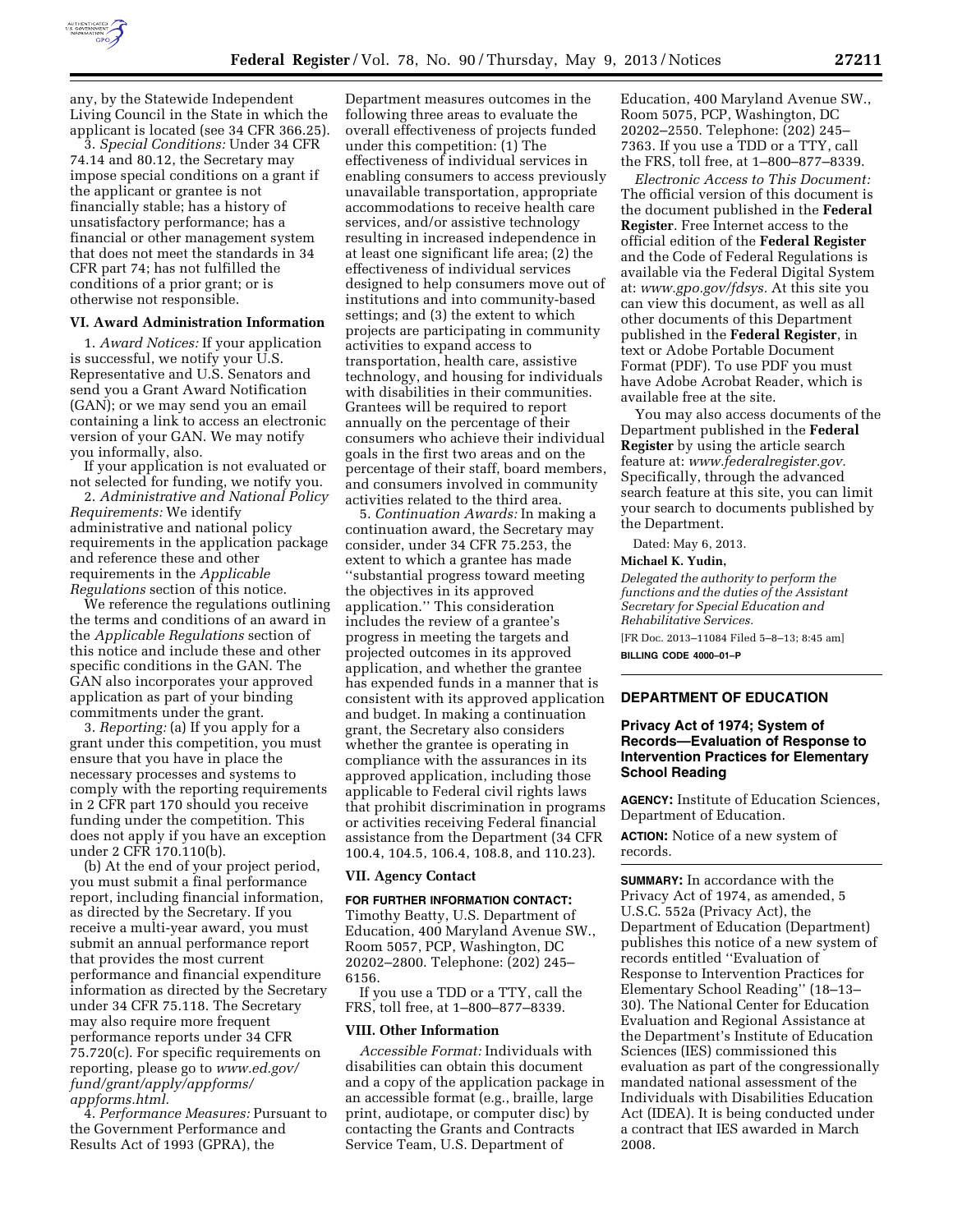The central research questions that the study will address are:

(1) What is the average impact on academic achievement of providing intensive secondary reading interventions to elementary school children who have been identified as at risk for reading difficulties compared with children just above the cutoff point for providing intervention?

(2) How do academic outcomes, including reading achievement and special education identification, vary with elementary schools' adoption of Response to Intervention practices for early grade reading?

(3) How do Response to Intervention practices for early grade reading vary across elementary schools, and how are they related to academic outcomes?

The information contained in the records maintained in this system will be used for statistical purposes. The system will contain records on approximately 31,076 students in first through third grade, 1,460 teachers, and 1,606 reading interventionists in 146 elementary schools in 13 states. **DATES:** The Department seeks comment on the new system of records described in this notice, in accordance with the requirements of the Privacy Act. We must receive your comments on the proposed routine uses for the system of records referenced in this notice on or before June 10, 2013.

The Department filed a report describing the new system of records covered by this notice with the Chair of the Senate Committee on Homeland Security and Governmental Affairs, the Chair of the House Committee on Oversight and Government Reform, and the individual delegated the authority to perform the functions and duties of the Administrator of the Office of Information and Regulatory Affairs, Office of Management and Budget (OMB) on May 6, 2013. This system of records will become effective at the later of (1) the expiration of the 40-day period for OMB review on June 5, 2013, unless OMB waives 10 days of the 40-day review period for compelling reasons shown by the Department, or (2) June 10, 2013, unless the system of records needs to be changed as a result of public comment or OMB review.

**ADDRESSES:** Address all comments about the proposed routine uses to Dr. Audrey Pendleton, Associate Commissioner, Evaluation Division, National Center for Education Evaluation and Regional Assistance, Institute of Education Sciences, U.S. Department of Education, 555 New Jersey Avenue NW., Room 502D, Washington, DC 20208–0001. Telephone: (202) 208–7078. If you

prefer to send comments through the Internet, use the following address: *[comments@ed.gov.](mailto:comments@ed.gov)* 

You must include the phrase ''Evaluation of Response to Intervention Practices for Elementary School Reading'' in the subject line of the electronic message.

During and after the comment period, you may inspect all comments about this notice at the Department in room 502D, 555 New Jersey Avenue NW., Washington, DC, between the hours of 8:00 a.m. and 4:30 p.m., Washington, DC time, Monday through Friday of each week except Federal holidays.

# **Assistance to Individuals With Disabilities in Reviewing the Rulemaking Record**

On request, we will supply an appropriate accommodation or auxiliary aid to an individual with a disability who needs assistance to review the comments or other documents in the public rulemaking record for this notice. If you want to schedule an appointment for this type of accommodation or auxiliary aid, please contact the person listed under **FOR FURTHER INFORMATION CONTACT**.

**FOR FURTHER INFORMATION CONTACT:** Dr. Audrey Pendleton. Telephone: (202) 208–7078. If you use a telecommunications device for the deaf (TDD) or a text telephone (TTY), call the Federal Relay Service (FRS), toll free, at 1–800–877–8339.

Individuals with disabilities can obtain this document in an accessible format (e.g., braille, large print, audiotape, or compact disc) on request to the contact person listed in this section.

#### **SUPPLEMENTARY INFORMATION:**

#### **Introduction**

The Privacy Act (5 U.S.C. 552a) requires the Department to publish in the **Federal Register** this notice of a new system of records maintained by the Department. The Department's regulations implementing the Privacy Act are contained in part 5b of title 34 of the Code of Federal Regulations (CFR).

The Privacy Act applies to information about individuals that contains individually identifying information and that is retrieved by a unique identifier associated with each individual, such as a name or Social Security number. The information about each individual is called a ''record,'' and the system, whether manual or computer based, is called a ''system of records.''

Whenever the agency publishes a new system of records or makes a significant change to an established system of records, the Privacy Act requires each agency to publish a notice of a system of records in the **Federal Register.** Each agency is also required to send copies of the report to the Administrator of the Office of Information and Regulatory Affairs at OMB, the Chair of the Senate Committee on Homeland Security and Governmental Affairs, and the Chair of the House Committee on Oversight and Government Reform. These reports are included to permit an evaluation of the probable effect of the proposal on the privacy rights of individuals.

#### **Electronic Access to This Document**

The official version of this document is the document published in the **Federal Register.** Free Internet access to the official edition of the **Federal Register** and the Code of Federal Regulations is available via the Federal Digital System at: *[www.gpo.gov/fdsys.](http://www.gpo.gov/fdsys)*  At this site you can view this document, as well as all other documents of this Department published in the **Federal Register,** in text or Adobe Portable Document Format (PDF). To use PDF you must have Adobe Acrobat Reader, which is available free at the site.

You may also access documents of the Department published in the **Federal Register** by using the article search feature at: *[www.federalregister.gov.](http://www.federalregister.gov)*  Specifically, through the advanced search feature at this site, you can limit your search to documents published by the Department.

Dated: May 6, 2013.

#### **John Q. Easton,**

*Director, Institute of Education Sciences.* 

For the reasons discussed in the preamble, the Director of the Institute of Education Sciences (Director), U.S. Department of Education, publishes a notice of a new system of records to read as follows:

#### **SYSTEM NUMBER:**

18–13–30

# **SYSTEM NAME:**

Evaluation of Response to Intervention Practices for Elementary School Reading.

#### **SECURITY CLASSIFICATION:**

None.

### **SYSTEM LOCATIONS:**

(1) Evaluation Division, National Center for Education Evaluation and Regional Assistance, Institute of Education Sciences (IES), U.S. Department of Education (Department),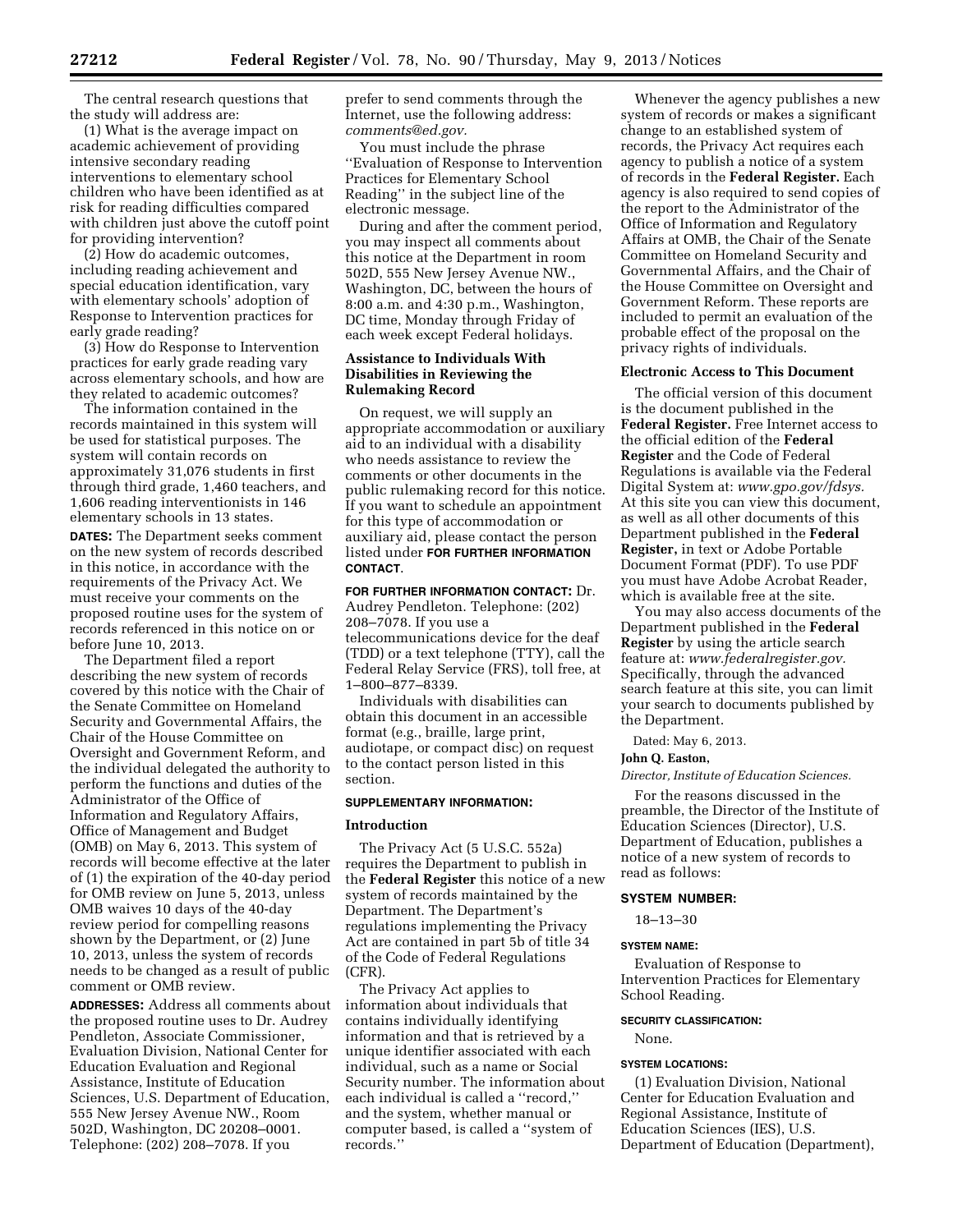555 New Jersey Avenue NW., Room 502D, Washington, DC 20208–0001. (2) MDRC, 19th Floor, 16 E. 34th

Street, New York, NY 10016–4326 (contractor).

(3) Survey Research Management, 4909 Nautilus Court North, Suite 220, Boulder, CO 80301–3692 (subcontractor).

# **CATEGORIES OF INDIVIDUALS COVERED BY THE SYSTEM:**

The system will contain records on approximately 31,076 students in first through third grade, 1,460 teachers, and 1,606 reading interventionists in 146 elementary schools in 13 states.

# **CATEGORIES OF RECORDS IN THE SYSTEM:**

The system of records will include personally identifying information about students in elementary schools that have agreed to participate in the evaluation. This information will include: Name; birth date; demographic information such as race, ethnicity, gender, age, and eligibility for free or reduced price lunches; English Learner status; grade level; receipt of reading instruction and interventions; special education status and disability category; and scores on reading achievement tests. In addition, the system will include personally identifying information about reading teachers and reading interventionists within participating elementary schools, including names, educational attainment, teaching experience, training, and instructional practices.

# **AUTHORITY FOR MAINTENANCE OF THE SYSTEM:**

This evaluation is authorized under Section 664 of Part D of the Individuals with Disabilities Education Act, 20 U.S.C. 1464 (IDEA).

#### **PURPOSE(S):**

The information contained in the records maintained in this system will be used for statistical purposes to evaluate the implementation and effectiveness of Response to Intervention practices and related coordinated early intervening services authorized under the IDEA. This information will also help school districts and school administrators design and implement more effective Response to Intervention programs. The central research questions that the study will address are:

(1) What is the average impact on academic achievement of providing intensive secondary reading interventions to elementary school children who have been identified as at risk for reading difficulties compared with children just above the cutoff point for providing intervention?

(2) How do academic outcomes, including reading achievement and special education identification, vary with elementary schools' adoption of Response to Intervention practices for early grade reading?

(3) How do Response to Intervention practices for early grade reading vary across elementary schools, and how are they related to academic outcomes?

#### **ROUTINE USES OF RECORDS MAINTAINED IN THE SYSTEM, INCLUDING CATEGORIES OF USERS AND THE PURPOSES OF SUCH USES:**

The Department may disclose information contained in a record in this system of records under the routine uses listed in this system of records without the consent of the individual if the disclosure is compatible with the purposes for which the record was collected. These disclosures may be made on a case-by-case basis or, if the Department has complied with the computer matching requirements of the Privacy Act of 1974, as amended, 5 U.S.C. 552a (Privacy Act), under a computer matching agreement. Any disclosure of individually identifiable information from a record in this system must comply with the requirements of section 183 of the Education Sciences Reform Act, 20 U.S.C. 9573 (ESRA), which provides confidentiality standards that apply to all collection, reporting, and publication of data by IES.

(1) *Research Disclosure.* The Director of IES may license de-identified confidential information from this system of records to qualified external researchers solely for the purpose of carrying out specific research that is compatible with the purpose of this system of records. The researcher shall be required to maintain safeguards with respect to such records under the Privacy Act and the ESRA. The researcher shall be required to maintain the confidentiality of the licensed data and use it only for statistical purposes. All licensing will be accomplished pursuant to the National Center for Education Statistics Licensing Program, described in the following Web site: *[http://nces.ed.gov/statprog/instruct.asp.](http://nces.ed.gov/statprog/instruct.asp)*  When personally identifiable information from a student's education records will be disclosed to the researcher under the Family Educational Rights and Privacy Act, 20 U.S.C. 1232g (FERPA), the researcher also shall be required to comply with the requirements in the applicable FERPA exception to consent, such as a written agreement between the researcher and IES pursuant to the written agreement requirements under FERPA.

(2) *Contract Disclosure.* If the Department contracts with an entity to perform any function that requires disclosure of records in this system to the contractor's employees, the Department may disclose the records to those employees who have received the appropriate level of security clearance from the Department. Before entering into such a contract, the Department will require the contractor to establish and maintain the safeguards required under the Privacy Act (5 U.S.C. 552a(m)) with respect to the records in the system.

#### **DISCLOSURE TO CONSUMER REPORTING AGENCIES:**

None.

#### **POLICIES AND PRACTICES FOR STORING, RETRIEVING, ACCESSING, RETAINING, AND DISPOSING OF RECORDS IN THE SYSTEM:**

#### **STORAGE:**

The Department maintains records on CD–ROM, and the contractor (MDRC) and subcontractor (Survey Research Management) maintain data for this system on computers and in hard copy.

### **RETRIEVABILITY:**

Records in this system are indexed and retrieved by a number assigned to each individual that is cross-referenced by the individual's name on a separate list.

#### **SAFEGUARDS:**

All physical access to the Department's site and to the sites of the Department's contractor and subcontractor, where this system of records is maintained, is controlled and monitored by security personnel. The computer system employed by the Department offers a high degree of resistance to tampering and circumvention. This security system limits data access to Department and contract staff on a need-to-know basis, and controls individual users' ability to access and alter records within the system. The contractor and subcontractor will establish a similar set of procedures at their sites to ensure confidentiality of data. The contractor and subcontractor are required to ensure that information identifying individuals is in files physically separated from other research data. The contractor and subcontractor will maintain security of the complete set of all master data files and documentation. Access to individually identifying data will be strictly controlled. All data will be kept in locked file cabinets during nonworking hours, and work on hardcopy data will take place in a single room, except for data entry.